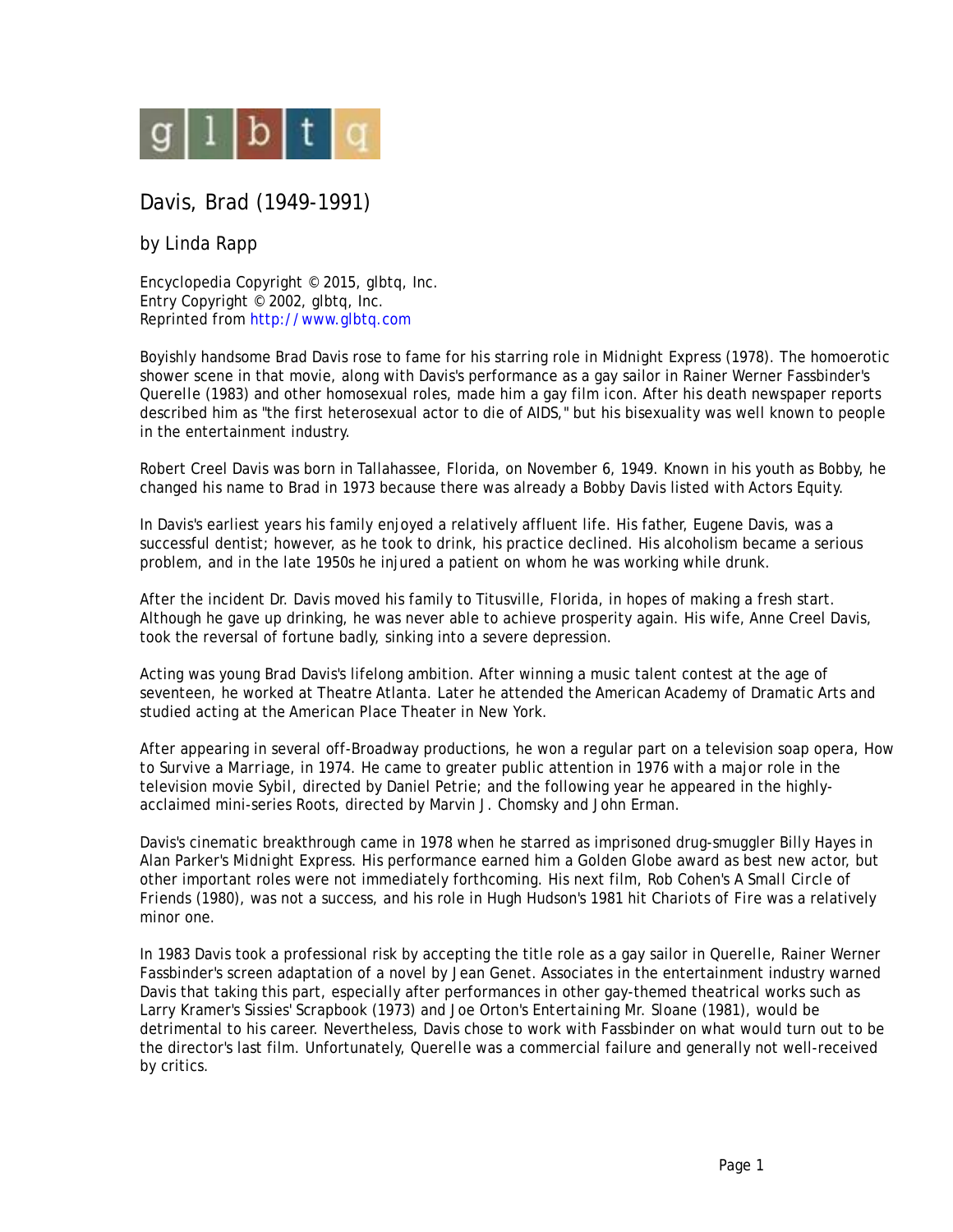In 1985 Davis won critical acclaim for his portrayal of the lover of a man dying of AIDS in Larry Kramer's play *The Normal Heart*. Still, his film career foundered. The only other movie in which he starred was Percy Adlon's 1989 comedy *Rosalie Goes Shopping*.

Davis continued to find work in foreign films and on television, including the title role in Marvin J. Chomsky's 1985 mini-series, *Robert Kennedy & His Times*, but he never realized his full potential as a film actor. Homophobia in Hollywood is one likely cause of this, but the problem was exacerbated by Davis's reputation for erratic behavior--mostly off the set--caused by alcohol and drug use.

Davis, a longtime alcohol-abuser who had begun using cocaine while filming *Midnight Express*, joined Alcoholics Anonymous in 1981 and eventually became sober; but during the period of his substance abuse, he was involved in a number of incidents of unruly conduct, some of which led to arrests.

In 1985 Davis learned that he was HIV-positive. Fearing that he would be unemployable if word of his condition became known, he shared the information only with his wife, Susan Bluestein Davis, whom he had married in 1976, and a few close friends. He received medical treatment from a doctor who came to his home; and later when he required hospital stays, he checked in late at night and used his given name, Robert Davis.

The treatments were unsuccessful, and, according to Robert Pela, Davis ended his life by committing an assisted suicide at his home in Studio City, California, on September 8, 1991.

In his final months Davis had been working on a proposal for a book about his struggle with AIDS. In 1997 his widow published a biography, *After Midnight: The Life and Death of Brad Davis*. In it, she echoed the description of her husband that had appeared in newspaper articles about him, "the first heterosexual actor to die of AIDS." She expressed the belief that he must have contracted the disease through his drug abuse, although she also stated that he had had an aversion to needles and had consumed cocaine by snorting it or rubbing it on his gums.

Bluestein Davis acknowledged that in his early years in New York, her late husband had "hustled" in Times Square and had lived with a transvestite, but she insisted that he was heterosexual. However, the description of Davis as heterosexual is contradicted by other sources.

Davis's friend gay writer Rodger McFarlane said that Davis "never [said] he wasn't gay when someone asked." The late actor Timothy Patrick Murphy spoke of having had an affair with Davis in the mid-1980s. In an interview that appears in Boze Hadleigh's book *Hollywood Gays*, Davis himself acknowledged having had sex with men and, when asked if he considered himself bisexual, he replied "didn't someone once say that everyone's bisexual, deep down?"

## **Bibliography**

"Davis, Brad." *The Hollywood Who's Who*. Robyn Karney, ed. New York: Continuum, 1993. 113-114.

Davis, Susan Bluestein, with Hilary de Vries. *After Midnight: The Life and Death of Brad Davis*. New York: Pocket Books, 1997.

Hadleigh, Boze. *Hollywood Gays*. New York: Barricade Books, 1996.

Pela, Robert L. "Our Man Brad." *The Advocate* (July 8, 1997): 36.

Zonana, Victor F. "Profile in Courage, Anger." *Los Angeles Times* (September 11, 1991): F1.

## **About the Author**